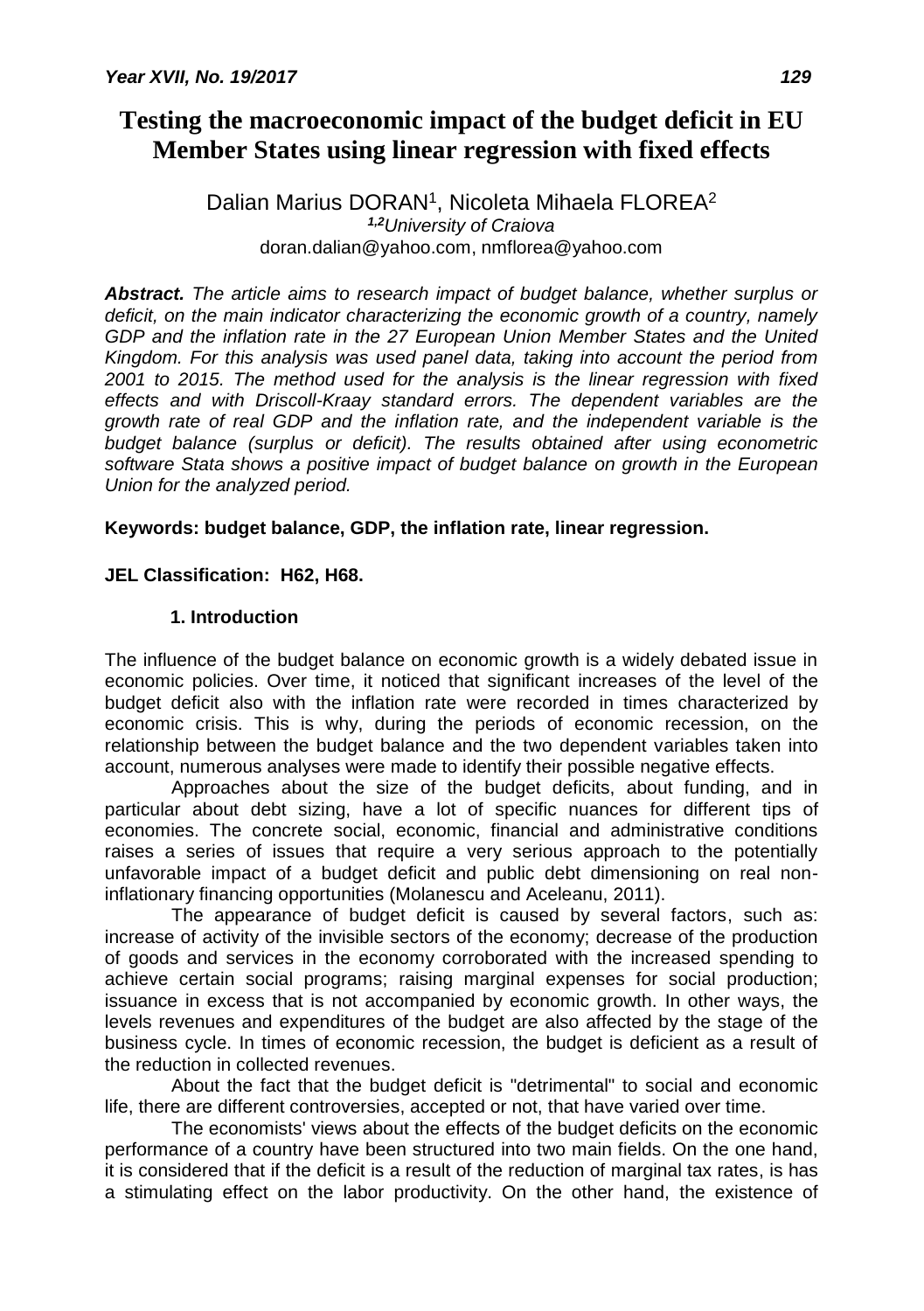budget deficits is also considered a cause of instability and economic stagnation (Romer, 1988, p. 63).

In 1979, Barro identified a positive relationship between the budget deficit and inflation, and Sill (2005) analyzing a sample of 94 countries also concluded that there was a positive relationship between the two variables.

Also related to the impact of the budget deficit on inflation, Vit (2004), analyzing the evolution of certain indicators from 1995-2002 for the Czech Republic, highlighted that the budget deficit generates some barriers to inflation.

Fisher (1993) analyses the regression of the relationship between budget deficit and economic growth and identifies an inverse causality between the two variables, in the sense that the budget deficit generates a reduction in capital accumulation and productivity growth, leading to a reduction in the rate of growth of gross domestic product.

Al-Khedair (1996), however, concluded that the budget deficit generates a positive and significant impact on economic growth.

In 2005, Adama and Bevan analyzing the relationship between the two variables on a group of 45 countries identified the existence of a reverse causal relationship between the budget deficit and economic growth and the existence of a budget deficit of 1.5% of GDP Under which the causal relationship fades.

#### **2. The evolution of the budget balance in the EU Member States during 2001-2015**

In this section, we will analyze the evolution of the budget balance as a percentage of GDP for all EU Member States from 2001 to 2015, taking into account especially the recession period that characterized the world economies in this time interval.



**Chart 1. Evolution of budget balance (% of GDP)** *Source: Own processing using data from the Eurostat website*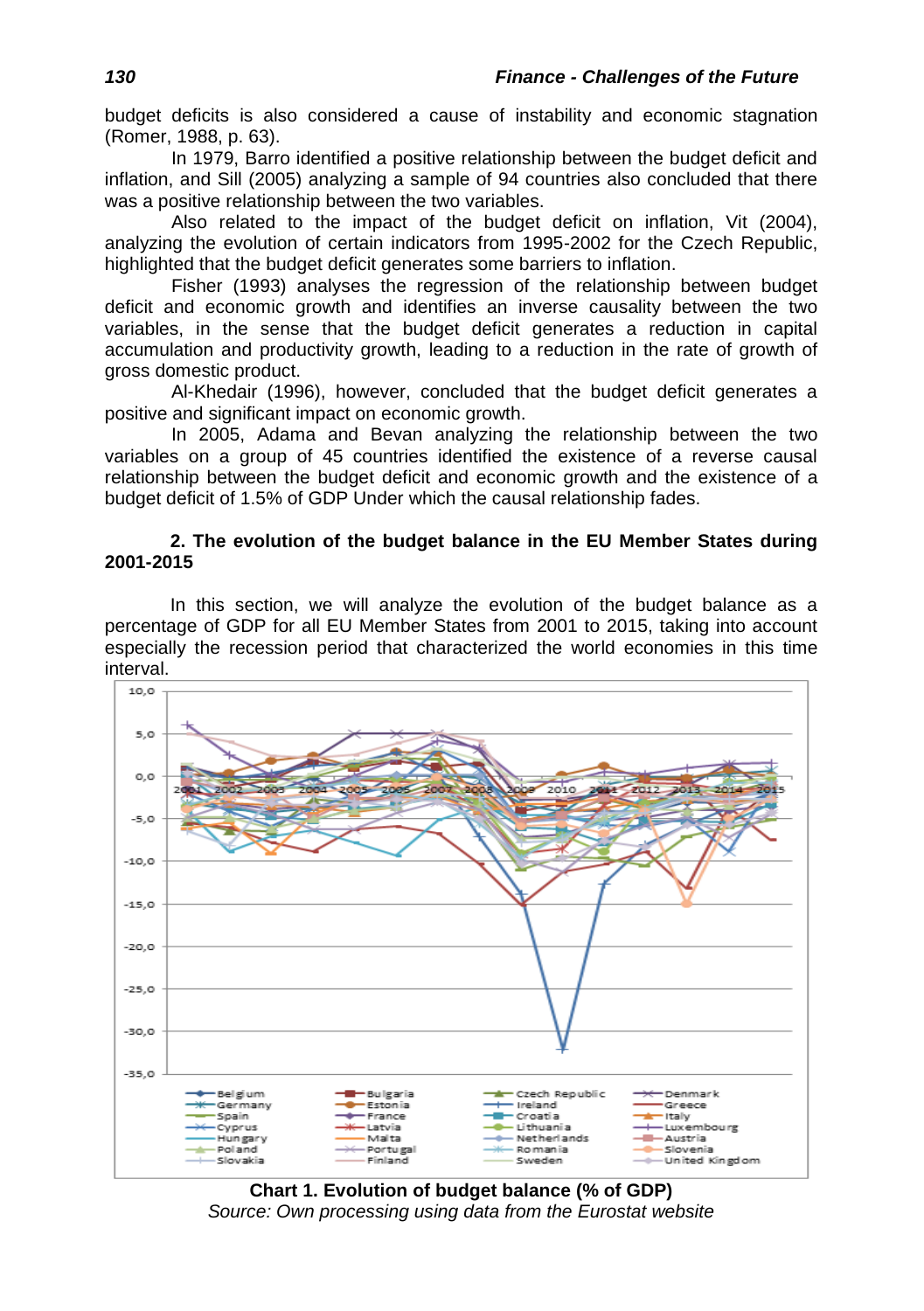Analyzing chart no. 1, it can be noticed that at the level of the European Union the fluctuations of the budget balance are between -10 and 5% of GDP. We see an increasing trend of the budget surplus in the period 2005-2008, and as of 2009 we notice that no EU member state has registered the positive budget balance. This is explained by the deployment of the global economic crisis at the end of 2008.

This negative trend continues in the following period, with some exceptional cases where excessive budget deficits have been recorded. Here we are referring to Ireland, which in 2010 recorded the highest budget deficit in the European Union for the analyzed period (-31.1% of GDP), followed by Greece, which in 2009 had a budget deficit of -15.1 % of GDP and Slovenia, which reached a budget deficit of -15% of GDP.

At the opposite end is Luxembourg, which in 2001 recorded a budget surplus of 6% of GDP, followed by Finland with a budget surplus of 5.1% of GDP in 2007 and Denmark, which managed to maintain a budget surplus of 5% in GDP for three consecutive years, 2005, 2006 and 2007, respectively.

### **3. Methodology and data analysis**

The economic and financial implications of the budget balance (surplus or deficit) on economic growth and the rate of inflation will be highlighted by simple linear regression.

The mathematical relationship of linear regression for panel data is of the form:

$$
Y_t = \alpha + \beta X_t + \varepsilon_t
$$

where:

Y – the dependent variable;

 $X$  – the independent variable;

 $\epsilon$  – the stochastic variable;

α,β – scalar coefficients;

t – the period of time.

The dependent variables in this research are the real GDP growth rate and the inflation rate, and the independent variable is the budget balance. For the 15-year period (2001-2015), panel data were collected for the identified variables from the 27 EU Member States and the United Kingdom. The data were collected from the official website of the European Union (Eurostat) and AMECO.

We will first analyze the impact of the budget balance on the real GDP growth rate. The regression equation becomes the following:

$$
GDP_t = \alpha + \beta DEF_t + \varepsilon_t
$$

where:

 $GDP =$  the real GDP growth rate;

DEF = budget balance.

Similarly, the regression equation for estimating the impact of the budgetary balance on the inflation rate will be:

$$
INF_t = \alpha + \beta DEF_t + \varepsilon_t
$$

where:

 $INF = the inflation rate;$ 

DEF = budget balance.

There are several types of data panel models. The main distinction is between fixed and random effects. In order to decide whether it is more appropriate to use a linear regression model with fixed effects or random effects we can perform a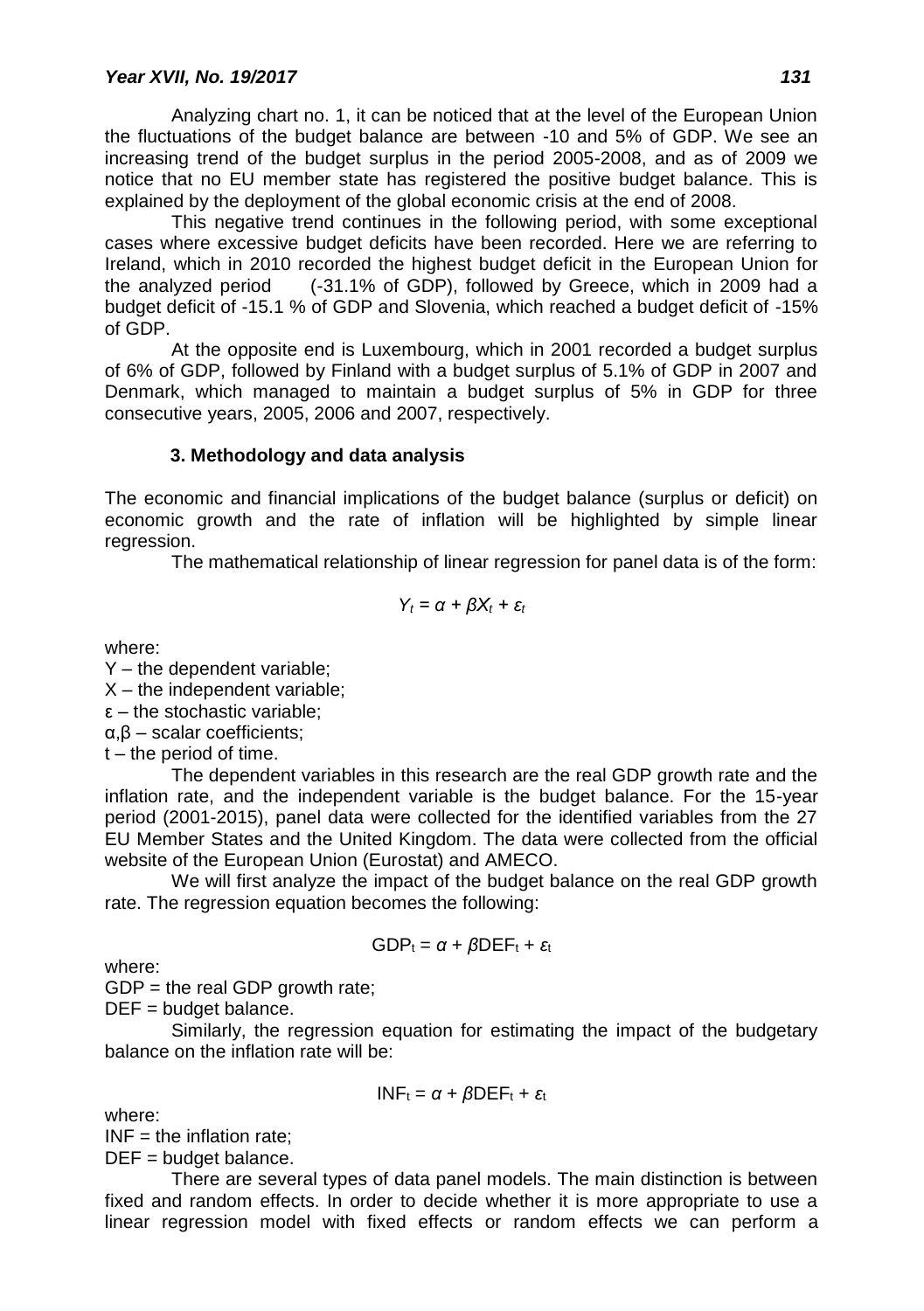Hausman test. The most widely used estimator for fixed effects models is the within estimator. It eliminates fixed effects by mean differences.

In Stata, the within estimator is calculated using the *xtreg* command along with the *fe* option. Following the order in the Stata, the Hausman test result indicates that an estimated fixed model is required. The Pesaran test indicates cross-sectional dependence.

At the same time, the xtreg command estimates the model assuming homoscedasticity. The xttest3 command in Stata calculates a modified Wald test to determine the residual heteroscedasticity of a fixed-effect regression model (Baum, 2001). The Wald test indicates acceptance of the heteroscedasticity hypothesis. The Lagram-Multiplier test indicates the acceptance of the serial correlation hypothesis.

The results obtained for the budget balance as the independent variable and the real GDP growth rate as a dependent variable are presented in Table 1.

The next step is to check the non-autocorrelation hypothesis of residues. Several autocorrelation tests have been proposed in data panel models, but the one discussed by Wooldridge (2002) is particularly attractive because it is based on relatively few hypotheses and is easy to implement (Drukker, 2003).

|                |  |  |  | Table 1. Estimation of the linear regression equation with fixed effects and |  |  |  |
|----------------|--|--|--|------------------------------------------------------------------------------|--|--|--|
| random effects |  |  |  |                                                                              |  |  |  |

| <b>VARIABLES</b>    | <b>Fixed Effects</b>   | <b>Random Effects</b> |
|---------------------|------------------------|-----------------------|
| Def                 | $0.00712***$           | 0.00579***            |
|                     | (0.000654)             | (0.000581)            |
| Constant            | $0.04\overline{14***}$ | $0.0377***$           |
|                     | (0.00239)              | (0.00302)             |
| Observations        | 420                    | 420                   |
| R-squared           | 0.233                  | 0.233                 |
| Number of countries | 28                     | 28                    |
| Country FE          | YES                    | <b>YES</b>            |

Standard errors in parentheses

\*\*\* p<0.01, \*\* p<0.05, \* p<0.1

Hausman Test: p < 0.01

Pesaran test:  $p < 0.01$ 

Modified Wald test for groupwise heteroskedasticity in fixed effect regression model: p < 0.01

Lagram-Multiplier test for serial correlation: p < 0.01

*Source: own processing using Stata econometric software*

This test is implemented in the State by David Drukker under the name xtserial. The xtserial command performs a Wald test in which the null hypothesis asserts that there is no first-order autocorrelation. State has a long tradition in estimating standard errors that are robust against certain violations of the econometric model hypothesis. The xtscc program, implemented by Daniel Hoechle (2007), estimates the fixed-effect regression model with Driscoll and Kraay errors.

Consequently, we will use the regression model with Driscoll-Kraay standard errors, built for data that accept the hypotheses of heteroscedascity, cross-sectional dependence and serial correlation.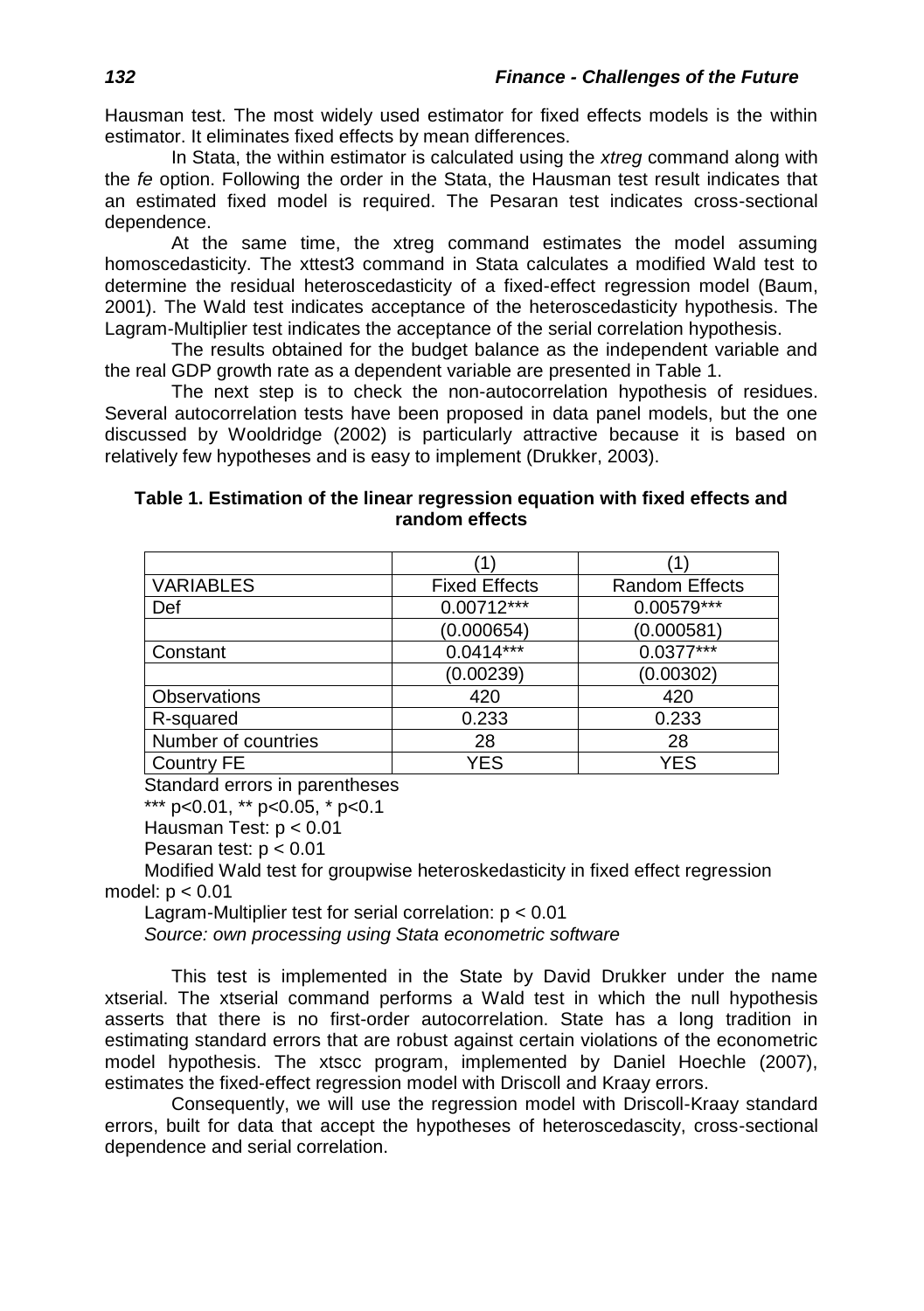#### **4. Results**

From the results it can be noticed that the budget deficit positively influences the GDP: in the situation where the deficit increases, the GDP is also increasing. The situation is counterintuitive, but this can be explained by the European model, where GDP growth was achieved in most situations under conditions of increasing the budget deficit. Thus, the existence of budget deficit has become nowadays a common phenomenon for many states, amid increasing public spending.

Against the backdrop of worsening economic imbalances, respondents to state intervention in regulating economic mechanisms, especially through the use of the increase in public spending, have proposed some approaches aimed first of all to redefine the concept of budgetary balance and to propose several issues on the role of budget deficits in the stimulation of economic growth process.

Thus, even in practice but more in doctrine, it was proposed to subordinate the financial balance to the general economic equilibrium, considering that the financial equilibrium is only a component of the latter. Starting from this general idea emerged the theory, formulated for the first time by William Beveridge, called the "systematic deficit theory", according to which the general economic balance can be reached on the path of the budget deficit.

| Regression with Driscoll-Kraay standard errors<br>Method: Fixed-effects regression<br>Group variable (i): cluster<br>maximum lag: 2 |                               |                |                      | 16.80<br>I<br>0.0003<br>T<br>0.2331<br>ï |
|-------------------------------------------------------------------------------------------------------------------------------------|-------------------------------|----------------|----------------------|------------------------------------------|
| Drisc/Kraay<br>Std. Err.                                                                                                            | ∴ t                           | P >  U         |                      | [95% Conf. Interval]                     |
| .001738<br>.0042709                                                                                                                 | 4.10<br>9.70                  | 0.000<br>0.000 | .0035582<br>.0326646 | .0106903<br>.0501909                     |
|                                                                                                                                     | Coef.<br>.0071243<br>.0414277 |                |                      | within R-squared                         |

#### **Table 2. Model estimation using Driscoll-Kraay standard error regression**

*Source: own processing using Stata econometric software*

The systematic deficit theory is likely to lead to balanced economic growth, but in practice it is limited, on the one hand, to the state's lending capacity and, on the other hand, to the efficiency of state use, by economic principles, of the resources thus attracted from the market. The more and more frequent use of budget levers as a means of intervening in the economy, as well as the difficulties encountered in balancing the state budget on an annual basis, have led to the idea that the budget should not be balanced each year, but only one cycle economic.

As surpluses during favorable periods are to cover deficits in bad times, the followers of these approaches consider budget deficits as a means of achieving economic balance and re-launching development processes.

For the second equation where the dependent variable is the inflation rate, the result of the heteroscedasticity and autocorrelation tests is the same as in the previous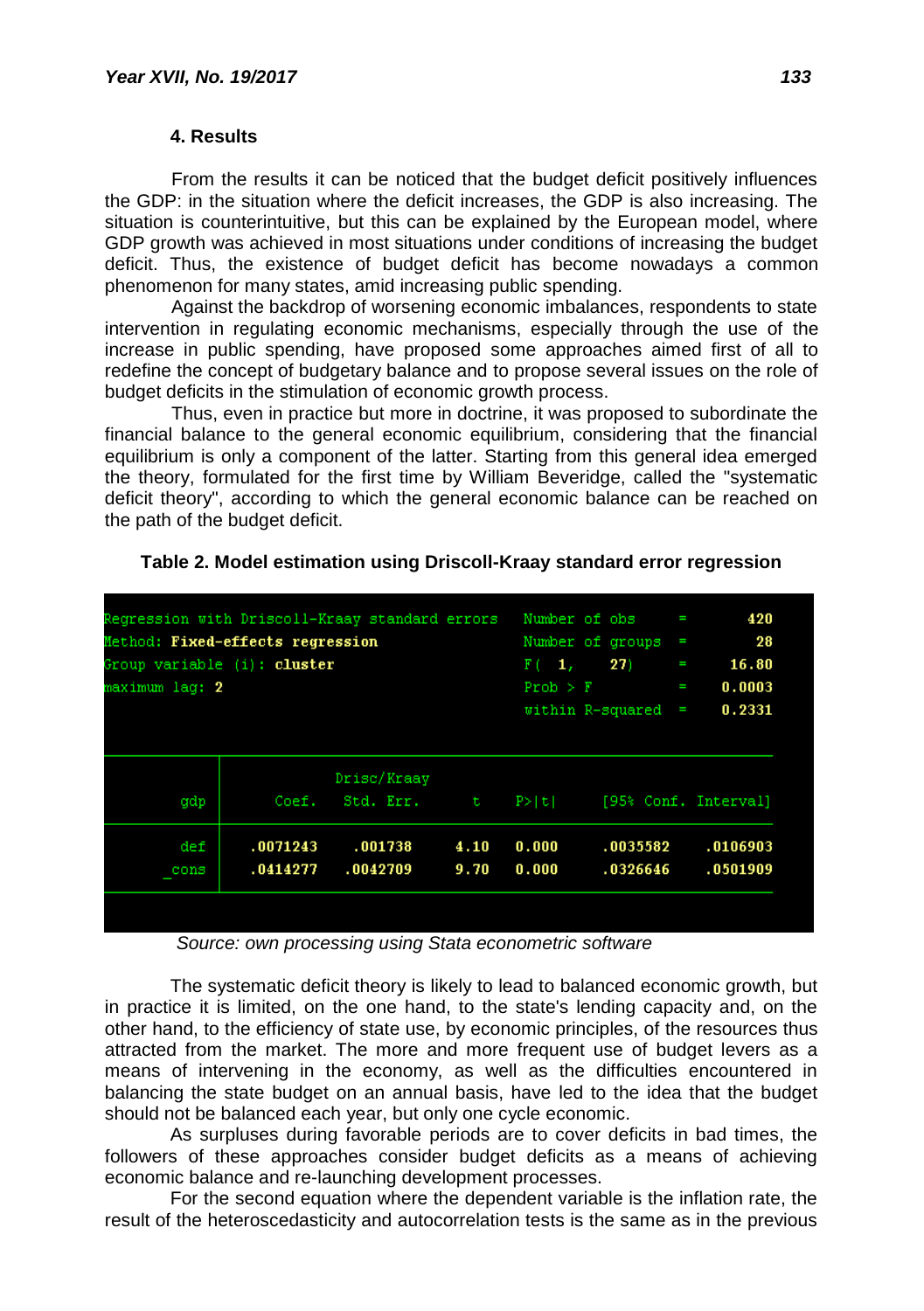model for both fixed-regression and regression with random effects. The Hausman test indicates that it is necessary to estimate a fixed-effect model. The Pesaran test indicates cross-sectional dependence. The Wald test indicates acceptance of the heteroscedasticity hypothesis. The Lagram-Multiplier test indicates the acceptance of the serial correlation hypothesis.

Therefore, in the case of the second equation, we will use the Driscoll-Kraay regression model standard errors built for data in which the hypotheses of heteroscedasticity, cross-sectional dependence and serial correlation are assumed (table no.3).

From the resulting table it is found that the deficit has a negative influence on the inflation rate: if the deficit rises, the inflation rate will decrease. The situation is totally counterintuitive because a large budget deficit generates inflationary tensions.

| Regression with Driscoll-Kraay standard errors<br>Method: Fixed-effects regression<br>Group variable (i): cluster<br>maximum lag: 2 |                         |                          |                  | $F(-1)$<br>Prob > F | Number of obs<br>Number of groups<br>27)<br>within R-squared | I<br>I<br>I<br>I<br>I | 420<br>28<br>10.26<br>0.0035<br>0.0464 |
|-------------------------------------------------------------------------------------------------------------------------------------|-------------------------|--------------------------|------------------|---------------------|--------------------------------------------------------------|-----------------------|----------------------------------------|
| inf                                                                                                                                 | Coef.                   | Drisc/Kraav<br>Std. Err. | t.               | P >  t              |                                                              |                       | [95% Conf. Interval]                   |
| def<br>cons                                                                                                                         | $-.9436166$<br>85.06466 | .2946447<br>4.24328      | $-3.20$<br>20.05 | 0.003<br>0.000      | $-1.548178$<br>76.35817                                      |                       | $-.3390556$<br>93.77115                |

#### **Table 3. Model estimation using Driscoll-Kraay standard error regression**

*Source: own processing using Stata econometric software*

As is well known, the budget deficit occurs when government spending exceeds the revenue it receives. Among the ways to cover this deficit were monetary issues and government loans, and exceptionally the sale of state assets.

Against the background of structural crisis phenomena, the increase of budget deficits beyond the non-inflationary financing limits comes as an additional factor that contributes to the exacerbation of the imbalances in the economy. In addition, where budget expenditures are directed primarily to the satisfaction of the state redistribution function and to subsidies, in the absence of a real multiplier, the state of budget deficits worsens. One way used to cover budget deficits, which can have a strong negative impact on correlations in the real and financial economy, is the extra, uncovered, issue of national currency. This only leads to an uncontrolled and unjustified increase in the money supply, which immediately aggravates the inflationary phenomena in the economy. On the other hand, some specialists believed that if the budget deficit was covered by loans, inflation would not show yet, but Sargent and Wallace (1981) showed that actually covering the budget deficit through loans just postponed inflation.

### **5. Conclusions**

Nowadays, the knowledge of the budget deficit and the concern for its continuous diminution are of great significance for all EU Member States, especially as the majority face major difficulties in the evolution of the economy as a result of the deployment of the global economic crisis since the beginning of the year 2008. On the